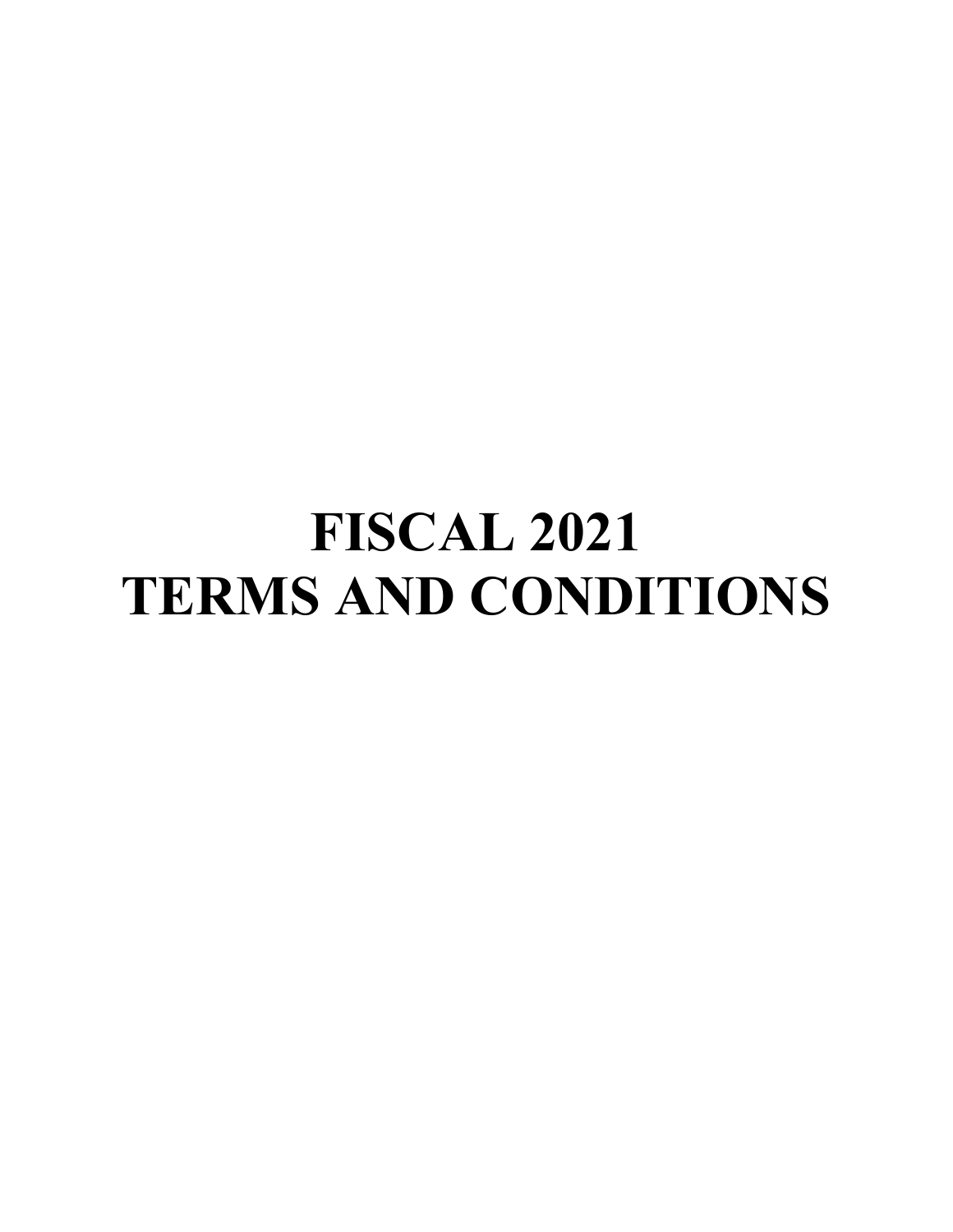## **Administration for Children's Services (068) Unit of Appropriation [001] Unit of Appropriation [002] Unit of Appropriation [007] Unit of Appropriation [008]**

**Department of Correction (072) Unit of Appropriation [001] Unit of Appropriation [002] Unit of Appropriation [003] Unit of Appropriation [004]**

As a condition of the funds in unit of appropriation numbers 001, 002, 003, and 004 in the Department of Correction's ("DOC") budget and unit of appropriation numbers 001, 002, 007, and 008 in the Administration for Children's Services' ("ACS") budget, DOC and ACS shall submit a semi-annual report detailing 1) the average daily population of youth disaggregated by juvenile offenders, juvenile delinquents, adolescent offenders; 2) the total number of incarcerated youth admitted to the custody of DOC and ACS during the reporting period on pending criminal charges who were charged with offenses of the following severity: (a) class A felonies; (b) violent felonies as defined in section 70.02 of the penal law; (c) non-violent felonies as defined in section 70.02 of the penal law; or (d) misdemeanors; 3) of the number of incarcerated youth in the custody of DOC and ACS on the last day of each calendar month of the reporting period held in custody, the percentage charged with offenses of the following severity: (a) class A felonies; (b) class B or C felonies; (c) class D or E felonies; (d) misdemeanors; or (e) non-criminal charges; 4) average length of detention for juvenile offenders pre-sentence; 5) average length of detention for juvenile delinquents pre-disposition; 6) average length of detention for adolescent offenders pre-sentence; and 7) total number of youth serving their sentence in specialized secure detention and specialized juvenile detention. Such reports shall be submitted on January 15, 2021 and on July 15, 2021.

#### **Capital Budget Budget Line HA-0001 – All Projects**

As a condition of the funds in budget line HA-0001 for the Roof Repair Program at the New York City Housing Authority ("NYCHA"), NYCHA shall submit to the Council, no later than January 15, 2021, a report detailing the categories of physical improvements made with the Roof Repair Program funding. Such report shall include the total budget for roof repair, disaggregated by funding source, and the number of physical improvements that have been completed or for which construction has begun, disaggregated by physical improvement type (i.e. simple repairs, where the roof can be replaced without work on perimeter walls; moderate repairs, where the roof will be replaced and repairs are needed to perimeter parapet walls; or complex repairs, where the roof and perimeter parapet walls both need to be replaced) and the location of each improvement completed or for which construction has begun. Such report shall also include the current construction phase and the anticipated timeline of each subsequent construction phase for each project (i.e. design, construction, water shut down,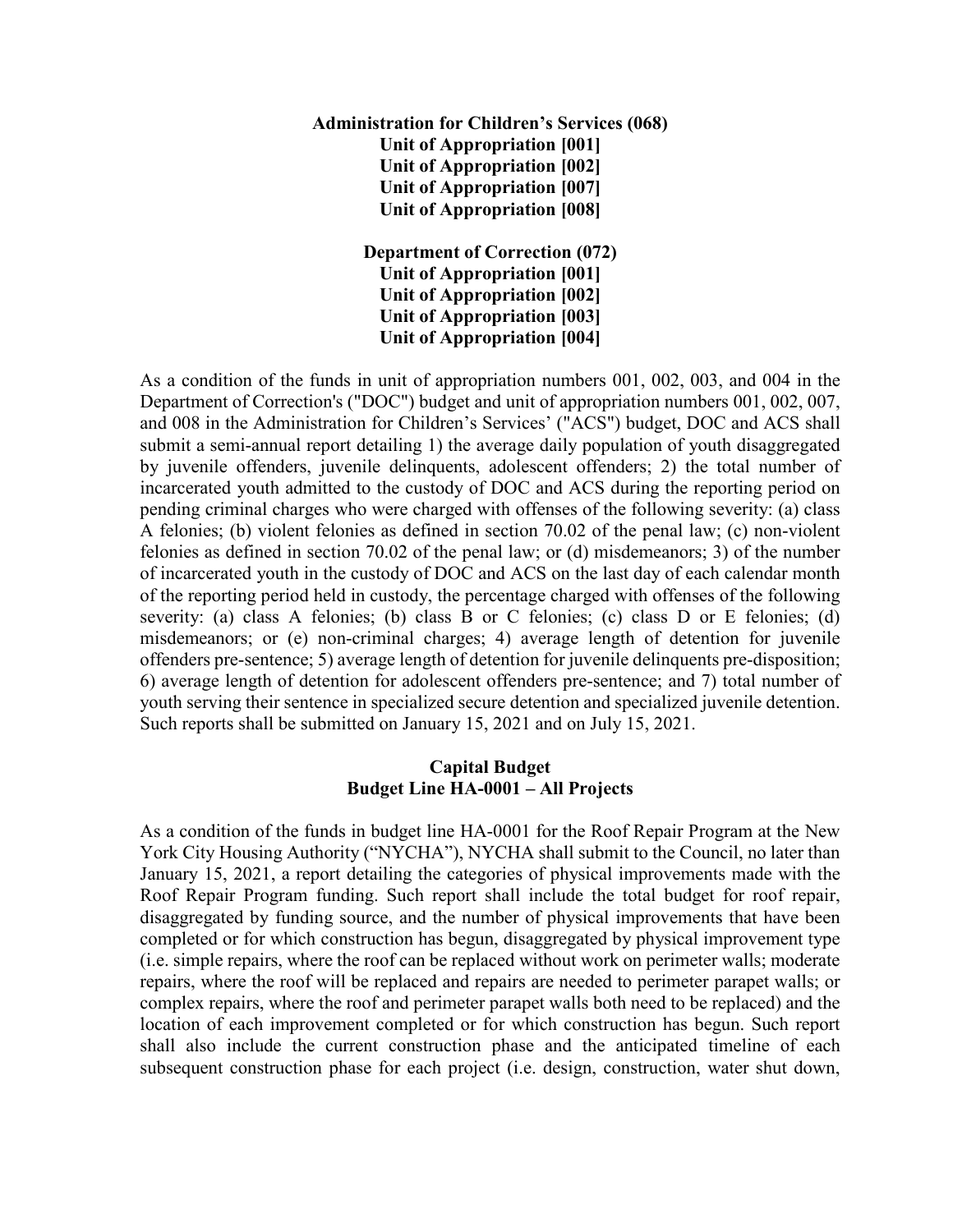closeout). Such report shall cover the period beginning January 1, 2020 and ending on December 31, 2020.

## **Capital Budget Budget Line HA-0001 – All Projects**

As a condition of the funds in budget line HA-0001 for the Mayor's Action Plan ("MAP") for Neighborhood Safety at the New York City Housing Authority ("NYCHA"), NYCHA shall submit to the Council, no later than January 15, 2021, a report detailing the categories of physical improvements made with the MAP funding, the number of each type of improvement that has been completed or for which construction has begun, and the location of each improvement completed or for which construction has begun. Such report shall cover the period beginning January 1, 2020 and ending on December 31, 2020.

## **Department for the Aging (125) Unit of Appropriation [003]**

As a condition of the funds in unit of appropriation number 003, the Department for the Aging shall submit to the Council, no later than September 1, 2020, a report listing the name and location of each senior center and social club under its jurisdiction and whether each site has air conditioning installed, and if so, whether the air conditioning is functioning.

## **Department for the Aging (125) Unit of Appropriation [003]**

As a condition of the funds in unit of appropriation number 003, the Department for the Aging shall submit to the Council, no later than February 1, 2021, a report on senior center utilization, attendance, and meals served. Such report shall contain the average daily attendance, average number of meals served daily, and utilization rate of senior centers, disaggregated by Innovative Senior Centers, Neighborhood Senior Centers and Senior Clubs. Such report shall cover the period between January 1, 2020 and December 31, 2020.

## **Department of City Planning (030) Unit of Appropriation [001]**

As a condition of the funds in unit of appropriation number 001, the Department of City Planning shall, within forty-five (45) days of the completion of a neighborhood rezoning, submit a report to the Council on the amount of funds remaining in the Neighborhood Development Fund.

## **Department of Citywide Administrative Services (856) Unit of Appropriation [290]**

As a condition of the funds in unit of appropriation number 290, the Department of Citywide Administrative Services shall submit an annual report to the Council regarding School Safety Guard reimbursement required pursuant to Local Law 2 of 2016. Such report shall provide: 1)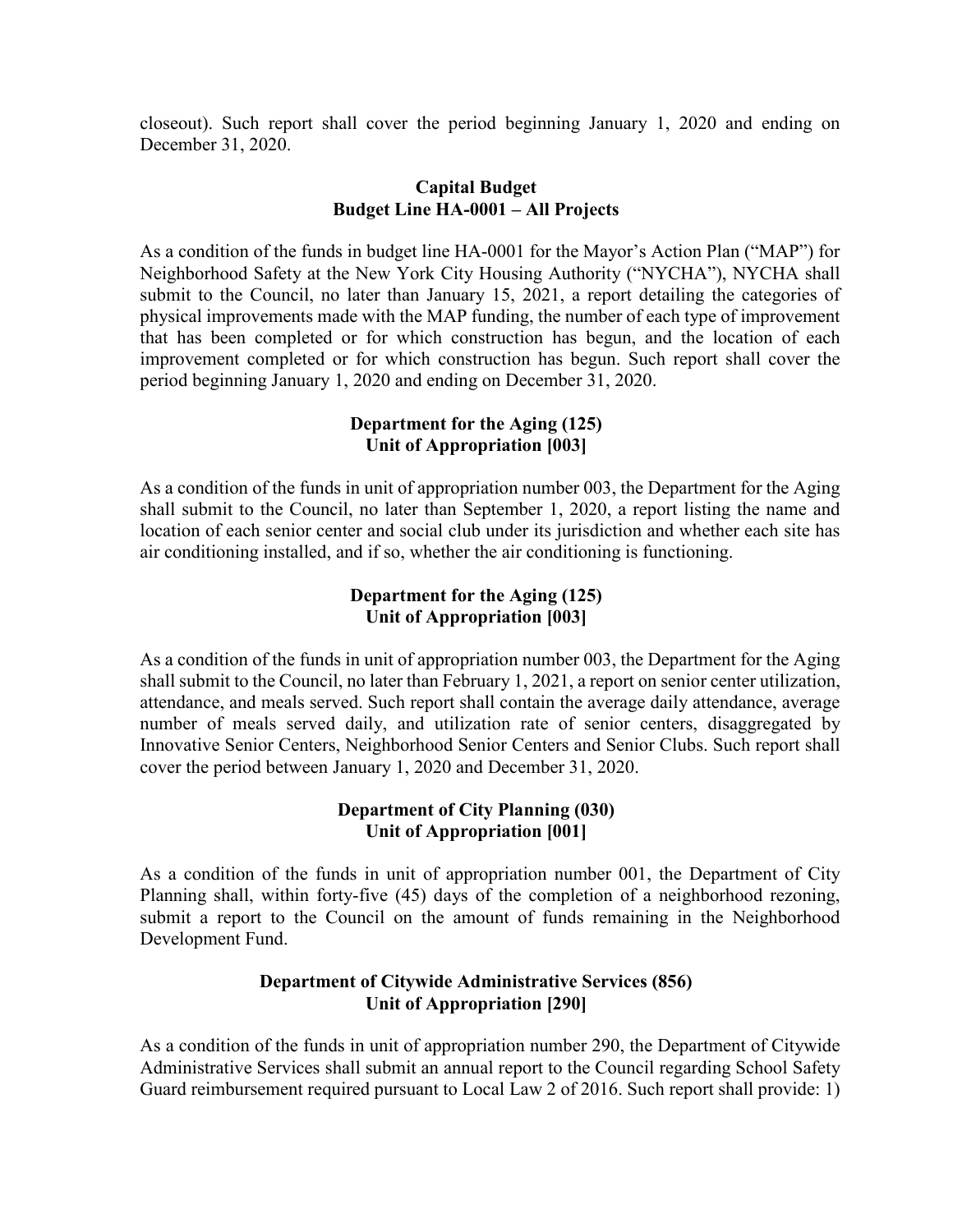the headcount of school safety guards, disaggregated by school, 2) the hours and amounts reimbursed, disaggregated by school, 3) the number of schools that have applied for the program and the number of schools that were enrolled in the program, 4) a description of the methodology used to set the level of reimbursable hours with an explanation of any changes made to that level in the prior year. The report shall be submitted on or before November 15, 2020 and shall cover the period beginning July 1, 2019 and ending June 30, 2020.

#### **Department of Correction (072) Unit of Appropriation [002] Unit of Appropriation [003]**

As a condition of the funds in unit of appropriation numbers 002 and 003, the Department of Correction shall provide semi-annual headcount reports to the Council detailing the number of uniform officers that perform duties that do not require uniformed expertise and are traditionally and primarily performed by civilian personnel. Such reports shall be disaggregated by rank, and shall include the salary range, average salary, and title of the civilian positions in which the uniformed officers are working. The semi-annual reports shall be submitted as follows: the first report shall be submitted on or before January 15, 2021 and shall cover the period beginning July 1, 2020 and ending December 31, 2020. The second report shall be submitted on or before July 15, 2021 and shall cover the period beginning January 1, 2021 and ending June 30, 2021.

> **Department of Correction (072) Unit of Appropriation [001] Unit of Appropriation [002] Unit of Appropriation [003] Unit of Appropriation [004]**

As a condition of the funds in unit of appropriation numbers 001, 002, 003, and 004, the Department of Correction shall submit to the Council, no later than October 15, 2020, a report detailing the demographics of uniformed personnel, including gender, race and ethnicity. Such information shall be disaggregated by rank, gender, race and ethnicity.

## **Department of Design and Construction (850) Unit of Appropriation [001] Unit of Appropriation [002]**

As a condition of the funds in unit of appropriation numbers 001 and 002, the Department of Design and Construction shall submit to the Council semi-annual reports on its Public Buildings front-end planning and in-house design units. Such reports shall include for each unit the number of projects begun, in progress, and completed, disaggregated by type of project. The semi-annual reports shall be submitted as follows: the first report shall be submitted no later than January 15, 2021 and shall cover the period beginning July 1, 2020 and ending December 31, 2020. The second report shall be submitted no later than July 15, 2021 and shall cover the period beginning January 1, 2021 and ending June 30, 2021.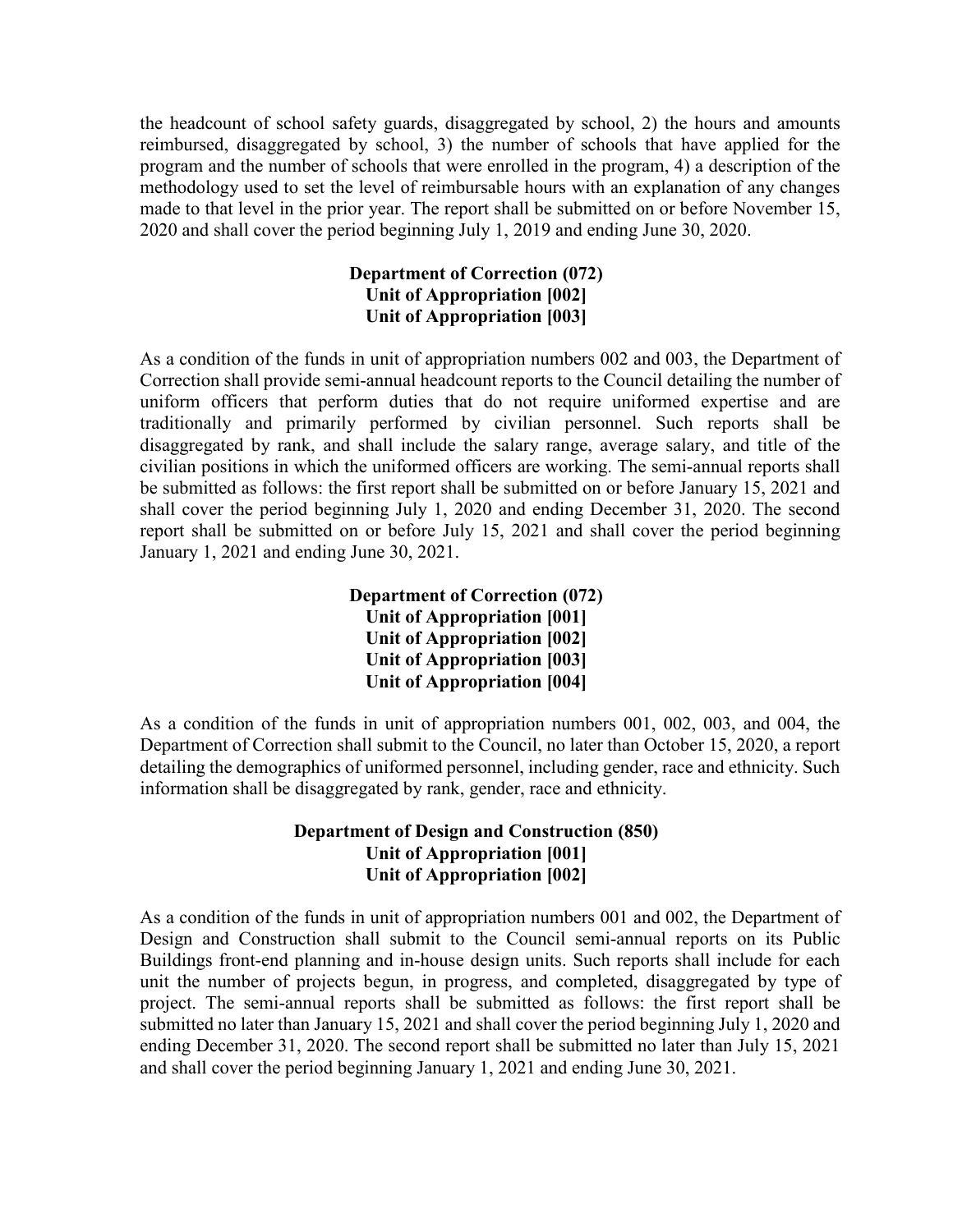#### **Department of Education (040) Unit of Appropriation [436]**

As a condition of the funds in unit of appropriation number 436, the Department of Education shall submit to the Council, no later than September 30, 2020, an annual report on the New York City School Support Services (NYCSSS) budget for Fiscal 2021, including a snapshot of headcount by title. The Department of Education shall provide a breakdown of the budget by the following categories: regular school day, emergency work, extended use, administration, spending and headcount, as well as building-based custodial budgets. In addition, the Department of Education shall provide a breakdown of the budget by the following categories: contractually-mandated, program-related, need-based, and fringe.

## **Department of Education (040) Unit of Appropriation [436]**

#### **School Construction Authority (040) Budget Line E2364 and E2365 – All Projects**

As a condition of the funds in unit of appropriation number 436 and budget lines E2364 and E2365, the Department of Education and the School Construction Authority shall submit to the Council semi-annual reports regarding the installation and replacement of air conditioners. Such report shall provide the following information for each school (identified by name and DBN): 1) if the school has central air conditioning, whether it is functioning or nonfunctioning; 2) the total number of classrooms, auditoriums, gyms, and other instructional spaces broken down by type, disaggregated by those spaces with functioning air conditioners, non-functioning air conditioners, and no air conditioner; 3) for each such space with a nonfunctioning air conditioner or without an air conditioner, a schedule and estimated cost for replacement or installation of air conditioners; 4) the number of instructional spaces that require electrical upgrades in order to make air conditioning installations; 5) the estimated cost of each electrical upgrade project; 6) total actual spending, both expense and capital as well as a list of all completed capital projects in the prior year; and 7) list all installation and replacement projects begun and completed during the reporting period, as well as an explanation of the process or criteria by which those schools and classrooms were prioritized. The semi-annual reports shall be submitted as follows: the first report shall be submitted no later than January 15, 2021 and shall cover the period beginning July 1, 2020 and ending December 31, 2020. The second report shall be submitted no later than July 15, 2021 and shall cover the period beginning January 1, 2021 and ending June 30, 2021.

## **Department of Education (040) Unit of Appropriation [436]**

As a condition of the funds in unit of appropriation number 436, the Department of Education shall submit to the Council, no later than December 31, 2020, a report by school building detailing the number and type of science laboratories available, disaggregated by type, such as demonstration, full, and other science laboratories.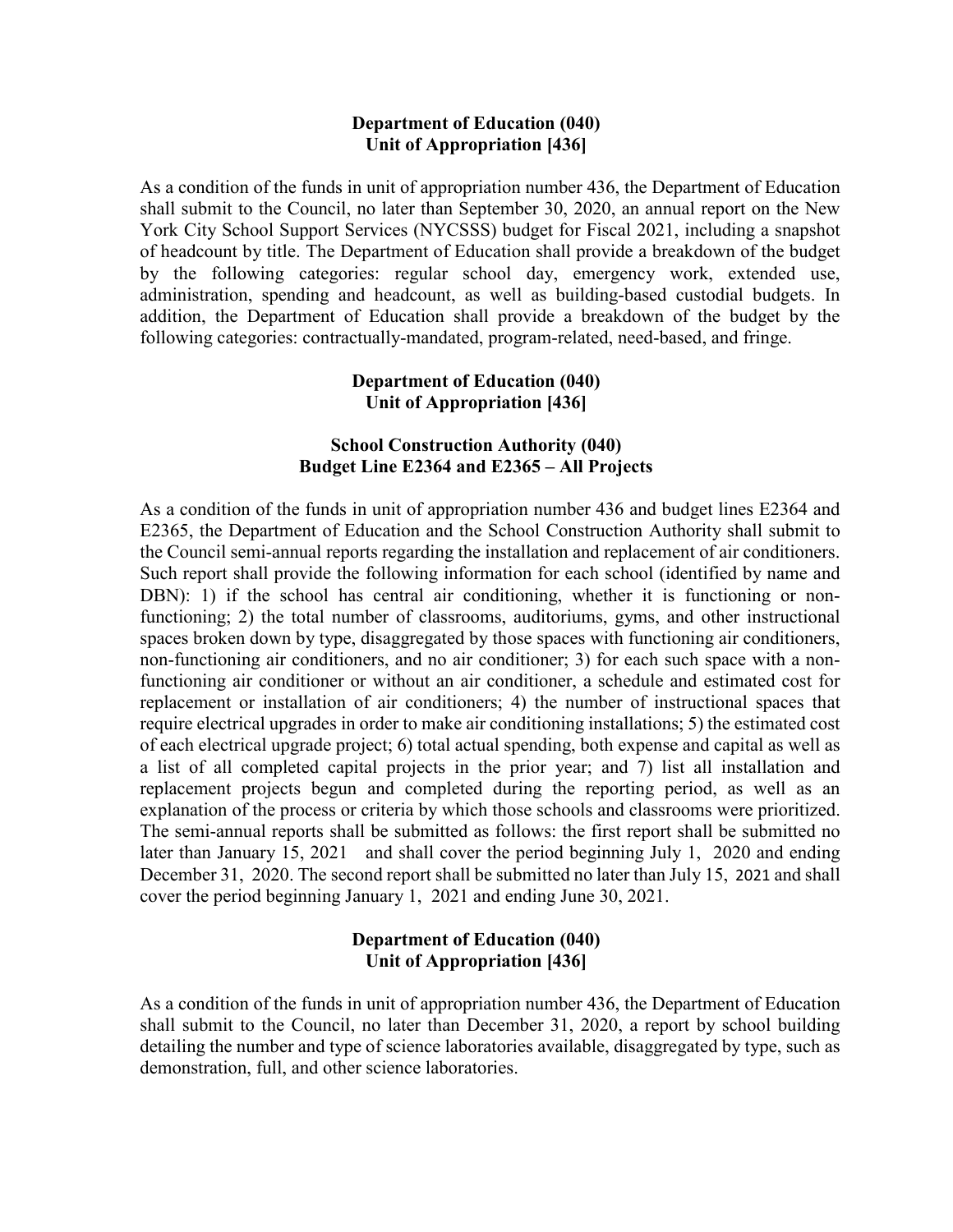**Department of Education (040) Unit of Appropriation [401] Unit of Appropriation [402] Unit of Appropriation [403] Unit of Appropriation [404] Unit of Appropriation [415] Unit of Appropriation [416] Unit of Appropriation [453] Unit of Appropriation [454] Unit of Appropriation [481] Unit of Appropriation [482]**

As a condition of the funds in unit of appropriation numbers 401, 402, 403, 404, 415, 416, 453, 454, 481, and 482, the Department of Education shall submit to the Council, no later than January 31, 2021, a list of every community school, including the school name and DBN, as well as a list of the community school core programs with the budgeted amount for such core programs for each school. Such report shall be disaggregated by services provided by the Department of Education and those provided through a contracted community-based organization.

## **Department of Education (040) Unit of Appropriation [436]**

As a condition of the funds in unit of appropriation number 436, the Department of Education shall submit semi-annual reports to the Council regarding charter matching projects, including a list of all charter matching projects and the amount spent on each project, with a breakdown of expense and capital spending. The semi-annual reports shall be submitted as follows: the first report shall be submitted no later than March 1, 2021 and shall cover the period beginning July 1, 2020 and ending December 31, 2020. The second report shall be submitted no later than August 1, 2021 and shall cover the period beginning January 1, 2021 and ending June 30, 2021.

## **Department of Education (040) Unit of Appropriation [406] Unit of Appropriation [444]**

As a condition of the funds in unit of appropriation numbers 406 and 444, the Department of Education ("DOE") shall submit to the Council, no later than January 31, 2021, a report on the number of leases held by DOE and by a charter school for which the charter school is paid a lease subsidy by DOE. For each lease held by DOE, such report shall include: 1) the building identification code; 2) the address; 3) the start and end dates of the lease; 4) the annual cost of the lease; 5) the occupant of the leased space; 6) the budget code; 7) the building use; and 8) actual spending per lease in Fiscal 2020. For each lease held by a charter school for which the charter school is paid a lease subsidy by DOE. The report shall include, for each building: 1) the names of the charter school and charter operator; 2) the address; 3) the start and end dates of the lease, 4) the annual cost of the charter school's lease for the current Fiscal Year; 5) the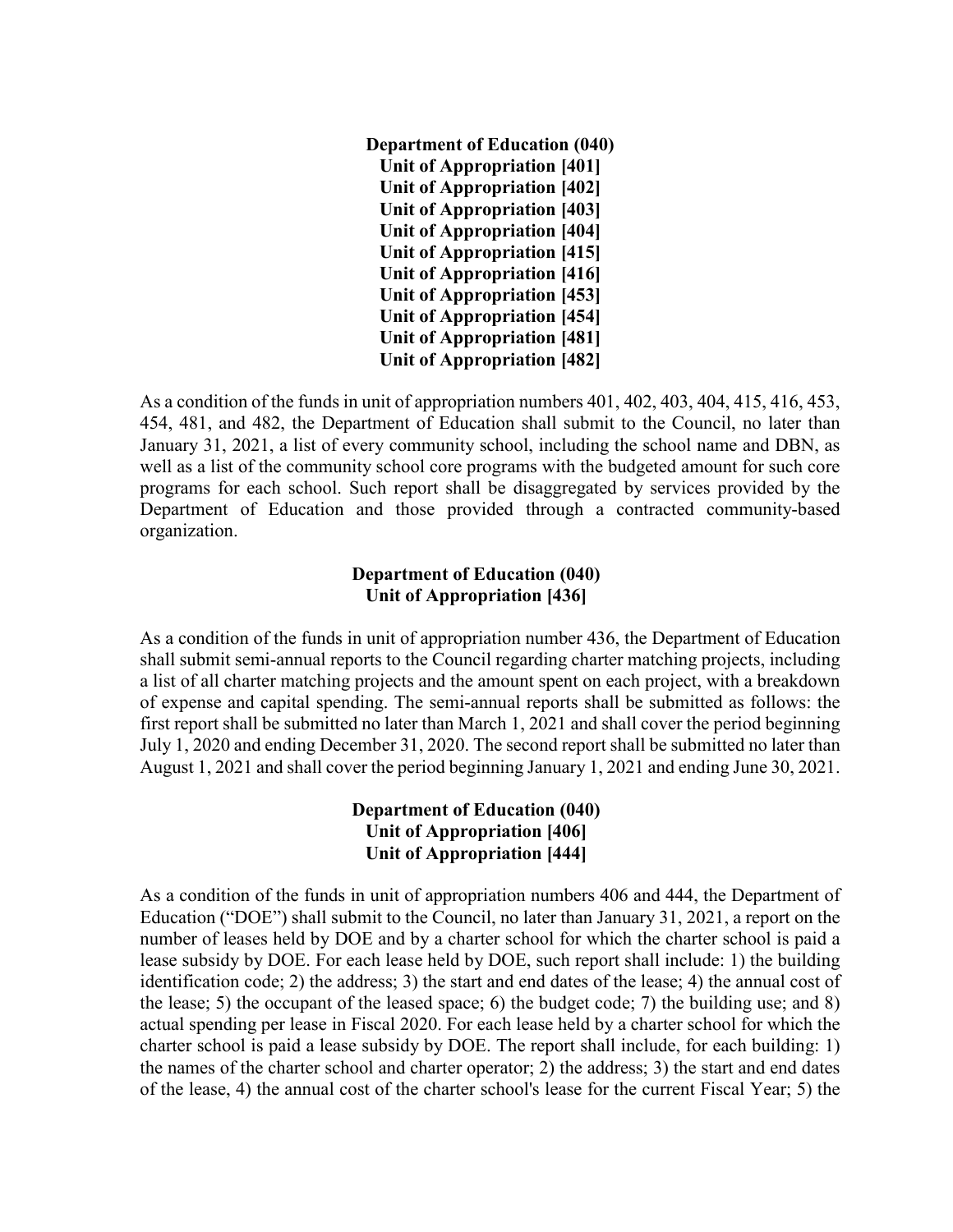monthly lease payment from DOE; 6) the total lease payments from DOE to date; 7) the projected total lease payments from DOE; and 8) the per pupil cost of the lease to DOE.

## **Department of Education (040) Unit of Appropriation [401] Unit of Appropriation [403] Unit of Appropriation [407] Unit of Appropriation [409] Unit of Appropriation [415] Unit of Appropriation [481]**

As a condition of the funds in unit of appropriation numbers 401, 403, 407, 409, 415, and 481, the Department of Education ("DOE") shall submit semi-annual headcount reports to the Council that lists school-based staff by title and Borough Field Support Center-based staff by title. Additionally, DOE must report on staff by title for all pre-kindergarten staff in DOE facilities and non-DOE facilities. Additionally, DOE must report on the total number of school nurses and identify how many of these nurses are funded by the DOE, how many are contracted through DOE, and how many are funded by the Department of Health and Mental Hygiene. The semi-annual reports shall be submitted as follows: the first report shall be submitted no later than November 15, 2020 and the second report shall be submitted no later than March 15, 2021.

## **Department of Education (040) Unit of Appropriation [406]**

As a condition of the funds in unit of appropriation number 406, the Department of Education shall submit to the Council a semi-annual list detailing the total number of charter schools, listed by name and address, funded in such unit of appropriation. Such list shall also contain the total number of enrolled students in each charter school, disaggregated by grade. The semiannual list shall also contain the following information for all charter schools funded in such unit of appropriation, in the aggregate: 1) the total number of enrolled students, disaggregated by grade; 2) the total number of enrolled Special Education students, disaggregated by grade; 3) the total number of enrolled General Education students, disaggregated by grade; 4) the total number of enrolled English Language Learner students, disaggregated by grade; 5) the total number of students provided free or reduced price school lunches, disaggregated by grade; and 6) the total sum of year-end projected payments, disaggregated by payments for general education students and payments for special education students with the payments for special education students further disaggregated by tuition payment category. The first list shall be submitted no later than December 1, 2020 and the second list shall be submitted no later than June 1, 2021.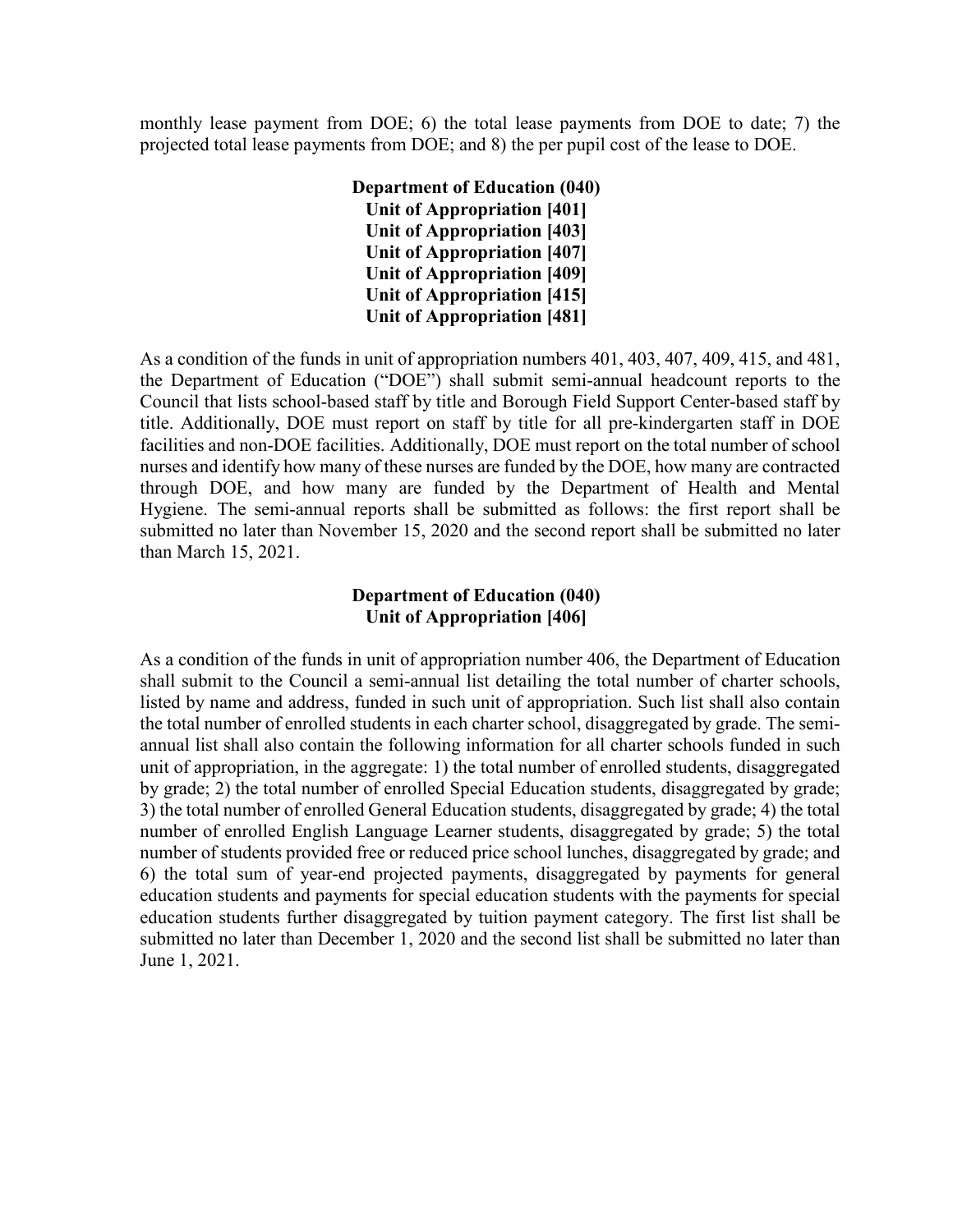## **Department of Education (040) Unit of Appropriation [All]**

As a condition of the funds in all the units of appropriation associated with the Department of Education, the Department of Education shall issue the Financial Status Reports for the following dates:

| <b>FINANCIAL</b><br><b>STATUS REPORT</b> | <b>REPORT CONTENT</b>                                                                                | <b>ISSUE DATE</b>         | <b>ANTICIPATED</b><br><b>MEETING DATE</b> |
|------------------------------------------|------------------------------------------------------------------------------------------------------|---------------------------|-------------------------------------------|
| <b>SEPTEMBER 2020</b>                    | FY 2021 FSR-Opening<br>Condition                                                                     | October $2nd$             | October 27 <sup>th</sup>                  |
| <b>OCTOBER 2020</b>                      | FY 2020 Year-End Close                                                                               | November $5th$            | December 3rd                              |
| <b>DECEMBER 2020</b>                     | FY 2021 FSR update; FY<br>2022 November Plan<br>Summary                                              | December 8 <sup>th</sup>  | January 14th                              |
| FEBRUARY 2021                            | FY 2021 FSR update,<br>including Fiscal<br>Analysis; FY 2022<br><b>Preliminary Budget</b><br>Summary | February 11 <sup>th</sup> | March 11 <sup>th</sup>                    |
| <b>MARCH 2021</b>                        | FY 2021 FSR update                                                                                   | April 8th                 | May $\overline{6^{th}}$                   |
| <b>MAY 2021</b>                          | FY 2021 FSR update,<br>including Fiscal<br>Analysis; FY 2022<br><b>Executive Budget</b><br>Summary   | May 19th                  | June 10 <sup>th</sup>                     |

## **Department of Education (040) Unit of Appropriation [481]**

As a condition of the funds in unit of appropriation number 481, the Department of Education ("DOE") shall submit to the Council, no later than June 30, 2021, an annual report on adult literacy programs offered directly by, or pursuant to a contract with the City. Such report shall include: 1) the number of adult literacy programs offered, disaggregated by those issued directly by the Department of Education DOE and those provided pursuant to contract; 2) the number of applicants who applied to such programs; 3) the total number of enrolled students in such programs; 4) the average retention for such programs; and 5) student outcomes of such programs.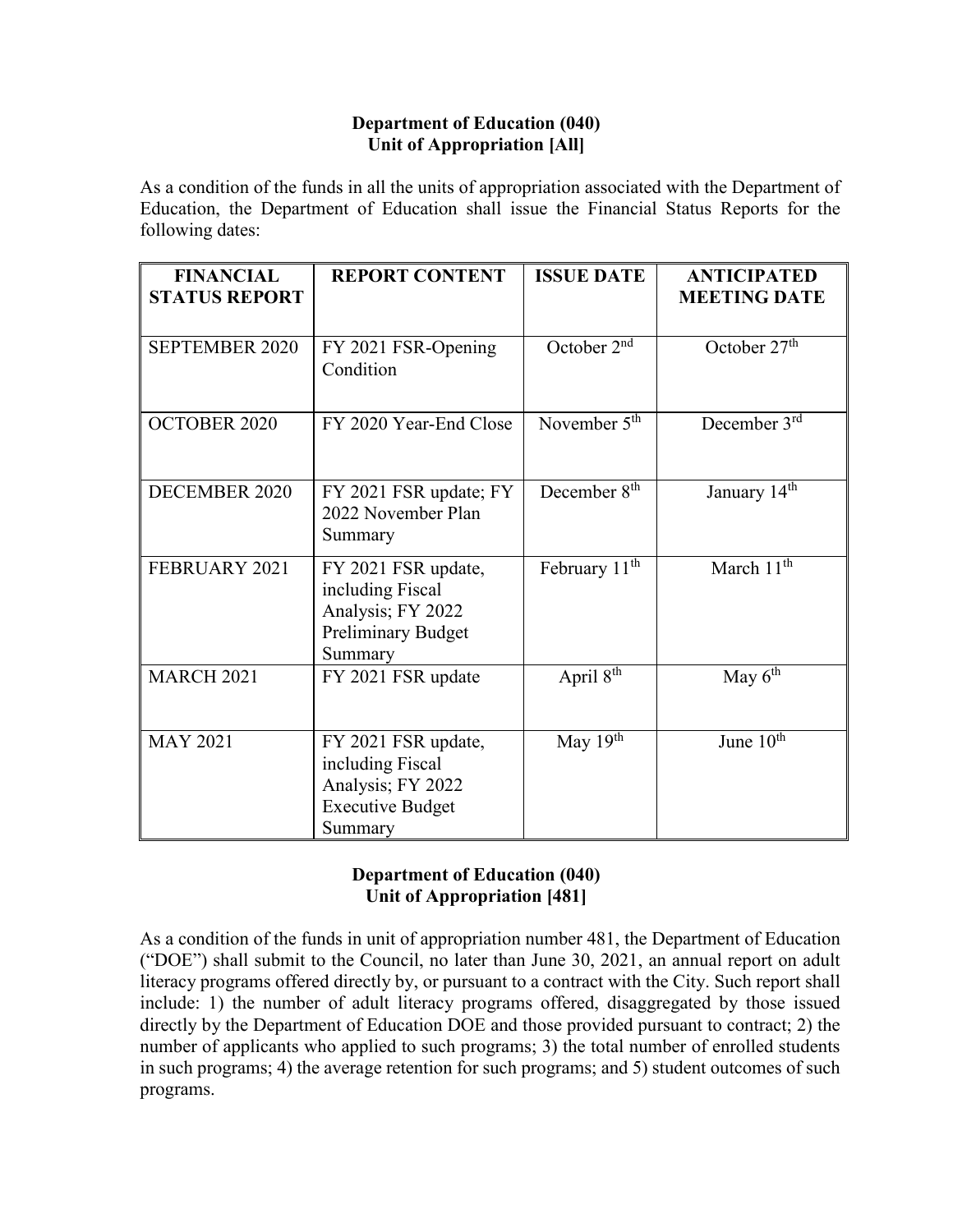#### **Department of Education (040) Unit of Appropriation [438]**

As a condition of the funds in unit of appropriation number 438, the Department of Education shall submit to the Council semi-annual reports on busing provided for students living in shelters. Such reports shall detail the number of students who have been routed and a snapshot of the number of students who are waiting to be routed. The semi-annual reports shall be submitted as follows: the first report shall be submitted no later than January 15, 2021 and shall cover the period beginning September 1, 2020 and ending December 31, 2020. The second report shall be submitted no later than July 15, 2021 and shall cover the period beginning January 1, 2021 and ending June 30, 2021.

> **Department of Education (040) Unit of Appropriation [407] Unit of Appropriation [408] Unit of Appropriation [409] Unit of Appropriation [410] Unit of Appropriation [470]**

As a condition of the funds in unit of appropriation numbers 407, 408, 409, 410, and 470, the Department of Education shall submit to the Council, no later than February 1, 2021, a report on Universal Prekindergarten, a report on 3K for All enrollment, and a report on Early Childhood Education enrollment disaggregated by school district and program, detailing the number of students enrolled in each full-day program broken down by special education and non-special education students, the number of students enrolled in each half-day program by special education and non-special education students, and the total capacity of each facility.

## **Department of Education (040) Unit of Appropriation [439] Unit of Appropriation [440]**

As a condition of the funds in unit of appropriation numbers 439 and 440, the Department of Education shall submit to the Council, no later than April 1, 2021, a report detailing, for each school: 1) the total number of breakfasts served disaggregated between those served in the cafeteria and those not served in the cafeteria; 2) the total number of lunches served; 3) the total number of summer meals served; 4) the number and percentage of students who completed and submitted lunch forms and/or an alternative income form; and 5) the participation rates – average meals per day - for breakfast, lunch, and summer meals. In addition, the report must provide: 6) the total average cost per meal for breakfasts served disaggregated between those served in the cafeteria and those not served in the cafeteria; 7) the total average cost per meal for lunches served; and 8) the total average cost per summer meal served. Additionally, such report shall include: 1) the number of grab and go meals served during the COVID-19 pandemic, broken out by meals served to children and meals served to adults; 2) the total number of kosher and halal meals served disaggregated by child and adult meals; and 3) the total average cost per such meals.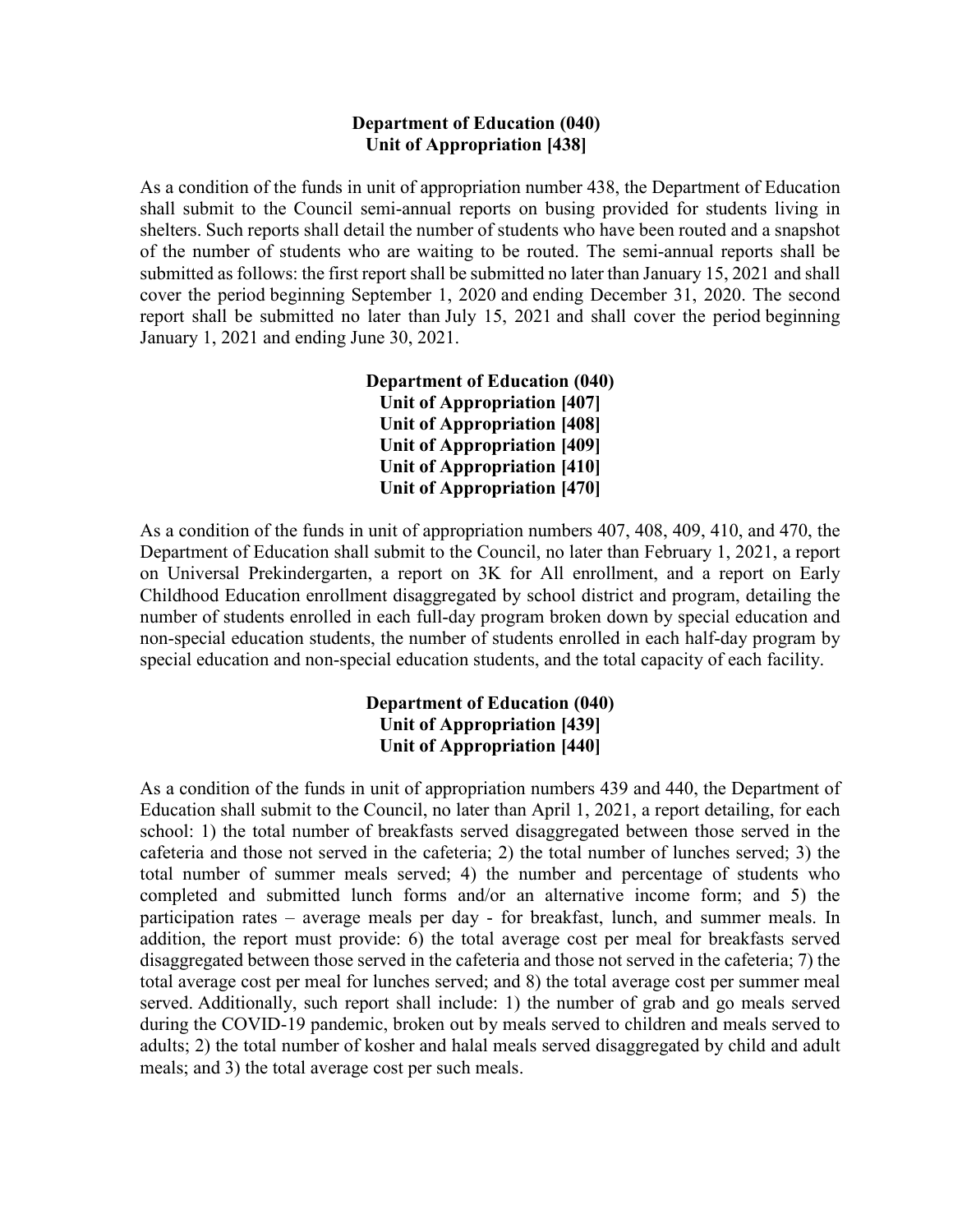#### **Department of Finance (836) Unit of Appropriation [003]**

As a condition of the funds in unit of appropriation number 003, the Department of Finance shall submit to the Council, no later than October 15, 2020, an annual report on the number of initial and renewal applications for the Senior Citizen Homeowner Exemption, the Disabled Homeowner Exemption, the Senior Citizen Rent Increase Exemption, the Disability Rent Increase Exemption, and the Not-For-Profit exemption received, disaggregated by type, including the number processed, approved, disapproved, and the median number of days it took to process the applications that were processed that year and the number of applications still open after 30, 60, and 90 days. Such report shall cover the period beginning July 1, 2019 and ending on June 30, 2020.

## **Department of Finance (836) Unit of Appropriation [001] Unit of Appropriation [011]**

As a condition of the funds in unit of appropriation numbers 001 and 011, the Department of Finance shall submit to the Council, no later than May 1, 2021, an annual report detailing the number and nature of inquiries received by the Taxpayer Advocate regarding property tax exemptions or business tax exemptions, whichever is applicable. Such report shall also include the number, nature, and resolution of complaints received by the Taxpayer Advocate; any recommendations made by the Taxpayer Advocate to the commissioner; the acceptance and denial rates of such recommendations by the commissioner; and the number and nature of inquiries referred to the Taxpayer Advocate by the ombudspersons at the Department; the number and nature of inquiries referred to the Taxpayer Advocate by 311. Such report shall cover the period beginning April 1, 2020 and ending on March 31, 2021.

## **Department of Health and Mental Hygiene (816) Unit of Appropriation [102] Unit of Appropriation [112]**

As a condition of the funds in unit of appropriation numbers 102 and 112, the Department of Health and Mental Hygiene ("DOHMH") shall submit to the Council, no later than April 15, 2021, a report detailing the wait times for services sought in DOHMH's clinics. The report shall provide the average wait times of services sought, disaggregated by service type, for each DOHMH clinic. Such report shall cover the period of April 1, 2020 through March 31, 2021.

## **Department of Health and Mental Hygiene (816) Unit of Appropriation [102] Unit of Appropriation [112]**

As a condition of funds in unit of appropriation numbers 102 and 112, the Department of Health and Mental Hygiene ("DOHMH") shall submit to the Council a semi-annual report detailing the preliminary rate of new infections other than COVID-19. The report shall provide preliminary rate of new infections for tuberculosis, HIV/AIDS, and measles. Such reports shall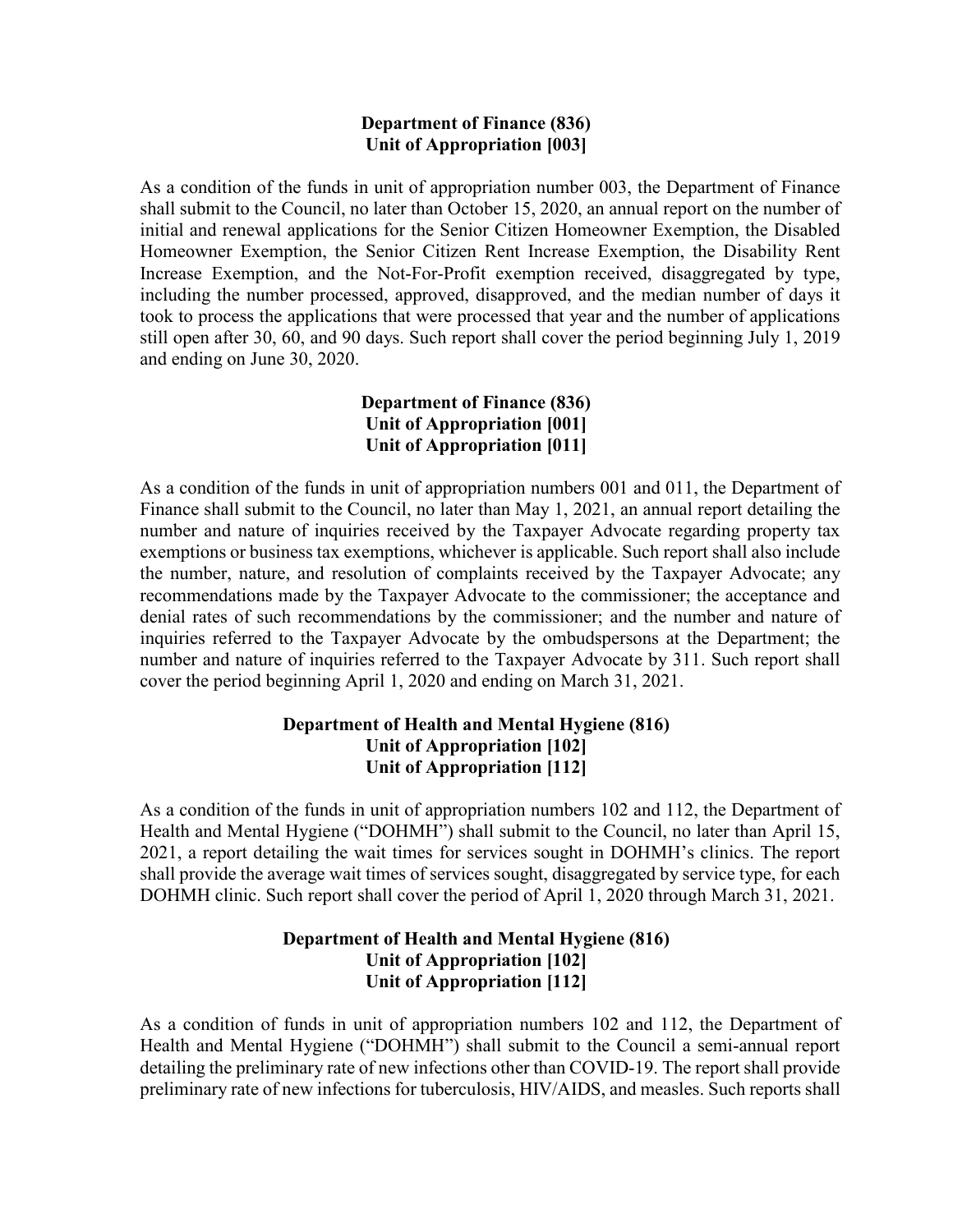cover the period of March 1, 2020 through March 31, 2021 and shall be submitted by December 30, 2020 and June 30, 2021.

## **Department of Housing Preservation and Development (806) Unit of Appropriation [004] Unit of Appropriation [009]**

#### **Capital Budget Budget Line HD-0009 – All Projects**

As a condition of the funds in unit of appropriation numbers 004 and 009 and budget line HD-0009, the Department of Housing Preservation and Development shall submit to the Council, no later than October 15, 2020, a report detailing the number of buildings in the Article 7A program and the expenditure amount at each building. Such report shall cover the period beginning on July 1, 2019 and ending on June 30, 2020.

## **Department of Housing Preservation and Development (806) Unit of Appropriation [004] Unit of Appropriation [011]**

As a condition of the funds in unit of appropriation numbers 004 and 011, the Department of Housing Preservation and Development ("HPD") shall submit to the Council, no later than July 15, 2021, a report on the Underlying Conditions Program. Such report shall include the number of underlying conditions issued by HPD, the address of each building to which an underlying condition was issued, and the result of each order that was issued. Such report shall cover the period beginning on July 1, 2020 and ending on June 30, 2021.

> **Department of Sanitation (827) Unit of Appropriation [101] Unit of Appropriation [102] Unit of Appropriation [103] Unit of Appropriation [104] Unit of Appropriation [105] Unit of Appropriation [107]**

As a condition of the funds in unit of appropriation numbers 101, 102, 103, 104, 105, and 107, the Department of Sanitation shall submit to the Council, no later than October 15, 2020, a report detailing the demographics of uniformed personnel, including gender and race. Such information shall be disaggregated by rank, gender, and race.

## **Department of Small Business Services (801) Unit of Appropriation [006]**

As a condition of the funds in unit of appropriation 006 in the budget of the Department of Small Business Services, the Economic Development Corporation ("EDC") shall submit to the Council an annual report regarding NYC Ferry. The report shall include a copy of the contract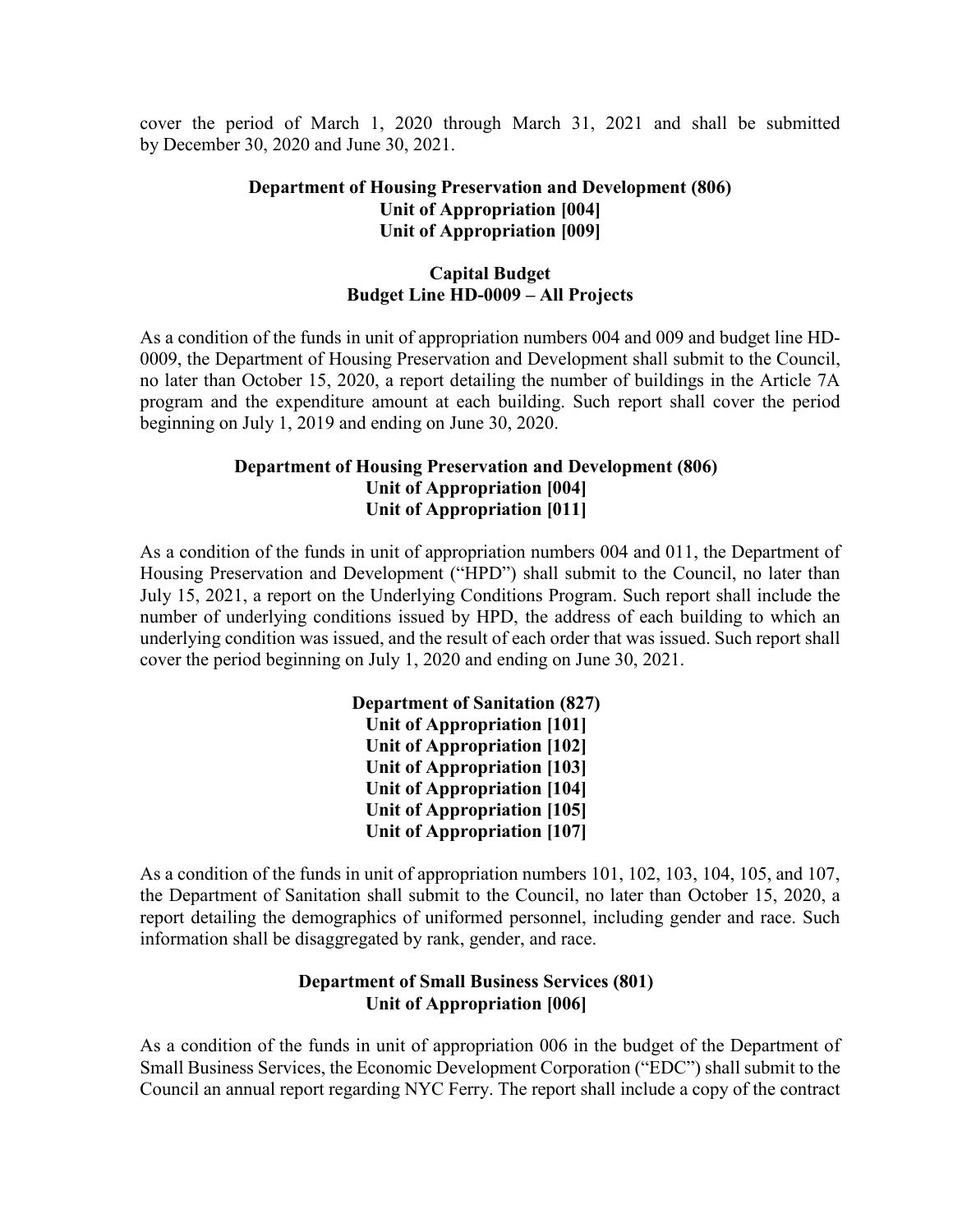between EDC and Hornblower New York, information regarding the design of the request for proposal, an explanation of the process to review the submitted bids and the memorandum of understanding to address operating permits and use of City-owned landing routes, and an explanation of the selection process for the existing ferry routes. All reports shall include: 1) a breakdown of capital spending on barges, gangways, and ferry landings at the project level at the planning stage, the initiation of the project, and at completion; 2) a breakdown of capital spending on each landing disaggregated by budget line and fiscal year; 3) the cost of ferry manufacturing to the City; 4) the number of routes per landing; 5) ridership by routes projected at the start, actual ridership, the number of riders who are New York residents, and demographic information of ferry riders; 6) number of trips per route; 7) the number of boats currently operating in the fleet and their carrying capacity; and 8) subsidy per route. Such report shall be submitted on January 31, 2021, and shall cover the period from January 1, 2020 to December 30, 2020.

#### **Department of Small Business Services (801) Unit of Appropriation [002]**

As a condition of the funds in unit of appropriation number 002, the Department of Small Business Services ("SBS") shall submit to the Council, no later than January 15, 2021, a report detailing the number of small businesses served through SBS's Commercial Lease Assistance Program, disaggregated by borough. Such report shall cover the period beginning on July 1, 2019 and ending on June 30, 2020.

## **Department of Small Business Services (801) Unit of Appropriation [010] Unit of Appropriation [011]**

As a condition of the funds in unit of appropriation numbers 010 and 011, the Department of Small Business Services shall provide to the Council, no later than April 15, 2021, a report detailing the: 1) number of registrants placed at jobs; 2) zip codes in which registrants placed at jobs reside; 3) job category/job classification of job placements (direct managed hires or self-placement); 4) industry of job placement; and 5) average hourly wage at placement. Such report shall cover the period beginning on July 1, 2020 and ending on February 28, 2021.

## **Department of Social Services (069) Unit of Appropriation [105] Unit of Appropriation [205]**

As a condition of the funds in unit of appropriation numbers 105 and 205, the Human Resources Administration and the Mayor's Office to End Domestic and Gender-Based Violence ("ENDGBV") shall work collaboratively to submit to the Council a report that reflects the ENDGBV funding in its entirety including the total budget of ENDGBV, the total budget by program area, and the total headcount for ENDGBV. Such report shall be submitted within 10 days of the release of the Fiscal 2022 Preliminary and Executive Plans.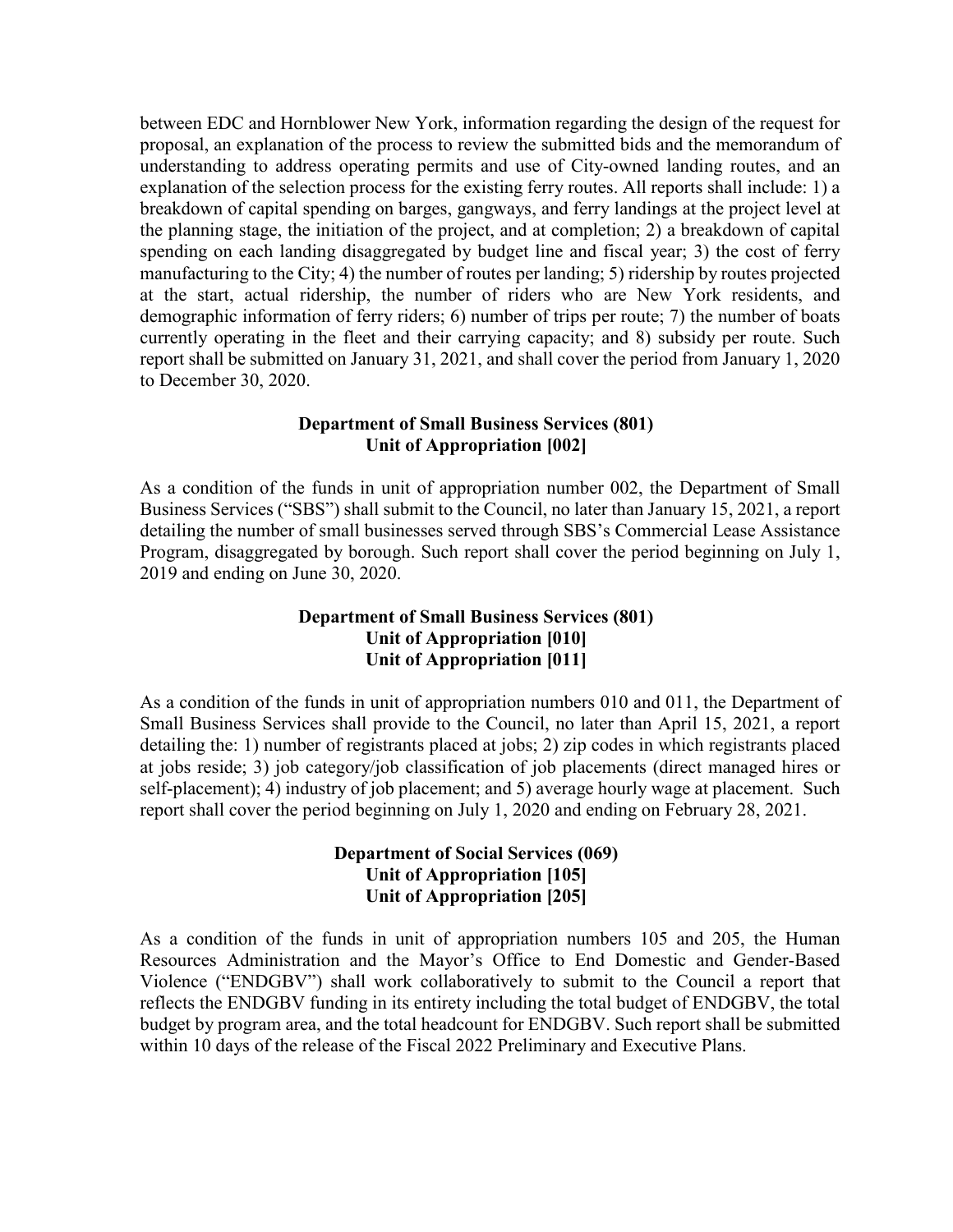#### **Department of Social Services (069) Unit of Appropriation [107]**

As a condition of the funds in unit of appropriation numbers 107, the Office of Civil Justice (OCJ) and Human Resources Administration shall submit to the Council a report that reflects the OCJ funding in its entirety including the total budget of OCJ, the total budget by program area and budget code, and the total headcount for OCJ. Such report shall be submitted within fourteen calendar days of the release of each financial plan.

## **Department of Youth and Community Development (260) Unit of Appropriation [106] Unit of Appropriation [312]**

As a condition of the funds in unit of appropriation numbers 106 and 312 for the Department of Youth and Community Development's 1) Summer Youth Employment Program, 2) Comprehensive After School NYC, 3) Beacon and 4) Cornerstone programs, the Department shall provide, via mail or by electronic means, to all of its contract recipients literature advertising the availability of the free "Grab and Go" Program offered through the Department of Education, and shall request the contractors to provide to participants the addresses of the closest locations at which these youth may avail themselves of these meals.

## **Department of Youth and Community Development (260) Unit of Appropriation [002]**

## **Department of Citywide Administrative Services (856) Unit of Appropriation [100]**

As a condition of the funds in unit of appropriation number 002 in the Department of Youth and Community Development's budget and unit of appropriation number 100 in the Department of Citywide Administrative Services' budget, the Office of the Census shall submit two reports to the Council that include the Office of the Census' total budget by unit of appropriation and budget code and actual spending broken out by funding for the office and census efforts, City headcount by title, and the advertising budget disaggregated by media form and media outlet. The first report shall be submitted on or before November 15, 2020 and shall cover the period beginning July 1, 2020 and ending October 31, 2020. The second report shall be submitted on or before July 16, 2021 and shall cover the period beginning October 31, 2020 and ending June 30, 2021.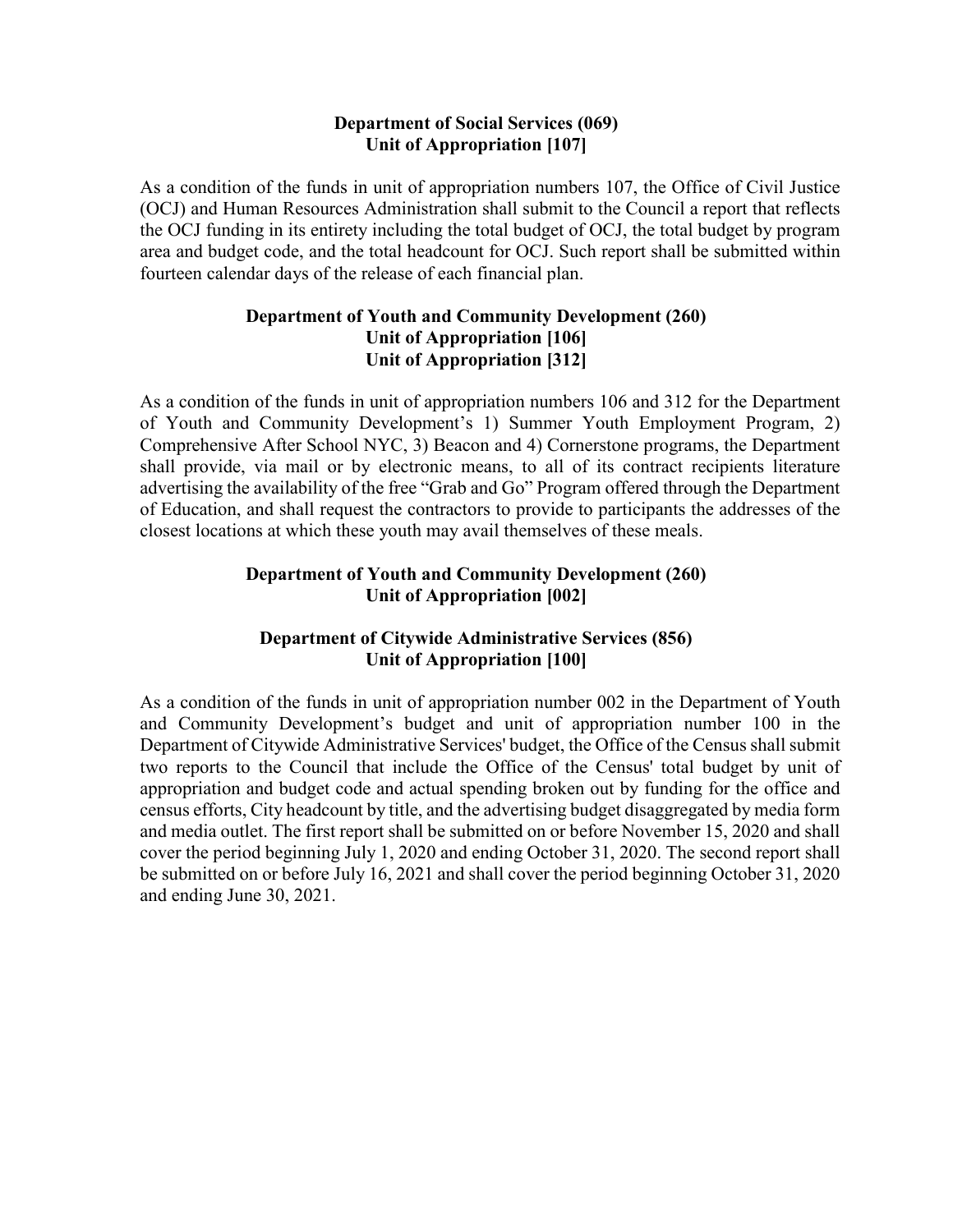| Fire Department (057)              |
|------------------------------------|
| <b>Unit of Appropriation [001]</b> |
| Unit of Appropriation [002]        |
| Unit of Appropriation [003]        |
| <b>Unit of Appropriation [004]</b> |
| Unit of Appropriation [005]        |
| <b>Unit of Appropriation [006]</b> |
| Unit of Appropriation [007]        |
| <b>Unit of Appropriation [008]</b> |

As a condition of the funds in unit of appropriation numbers 001, 002, 003, 004, 005, 006, 007, and 008, the Fire Department shall submit to the Council, no later than October 15, 2020, a report detailing the demographics of uniformed personnel and the demographics of all Emergency Medical Services personnel, including gender, race, and ethnicity. Such information shall be disaggregated by rank or title, gender, race, and ethnicity.

#### **Health and Hospitals Corporation (819) Unit of Appropriation [001]**

As a condition of the funds in unit of appropriation number 001, the Health and Hospitals Corporation shall submit to the Council, no later than January 31, 2021, a report on budgeted and actual headcount for the Health and Hospitals Corporation's correctional health staff by title.

## **Health and Hospitals Corporation (819) Unit of Appropriation [001]**

As a condition of the funds in unit of appropriation number 001, the Health and Hospitals Corporation shall submit to the Council, no later than February 15, 2021, a report on the hospital utilization rate of beds and the average length of stay, in total and disaggregated by hospital. Such report shall cover the period beginning January 1, 2020 and ending on December 31, 2020.

#### **Mayoralty (002) Unit of Appropriation [020]**

As a condition of the funds in unit of appropriation number 020, within 10 days of each financial plan release, the Office of Management and Budget and the Office of Thrive NYC will provide the Council with an 1) updated multi-agency Thrive NYC Program Budget reflecting the budget in each initiative in each year of the financial plan, and 2) an updated City headcount budget by agency and Thrive NYC Program. Such report shall be provided in the same format with each submission to ensure plan to plan changes are easily identified.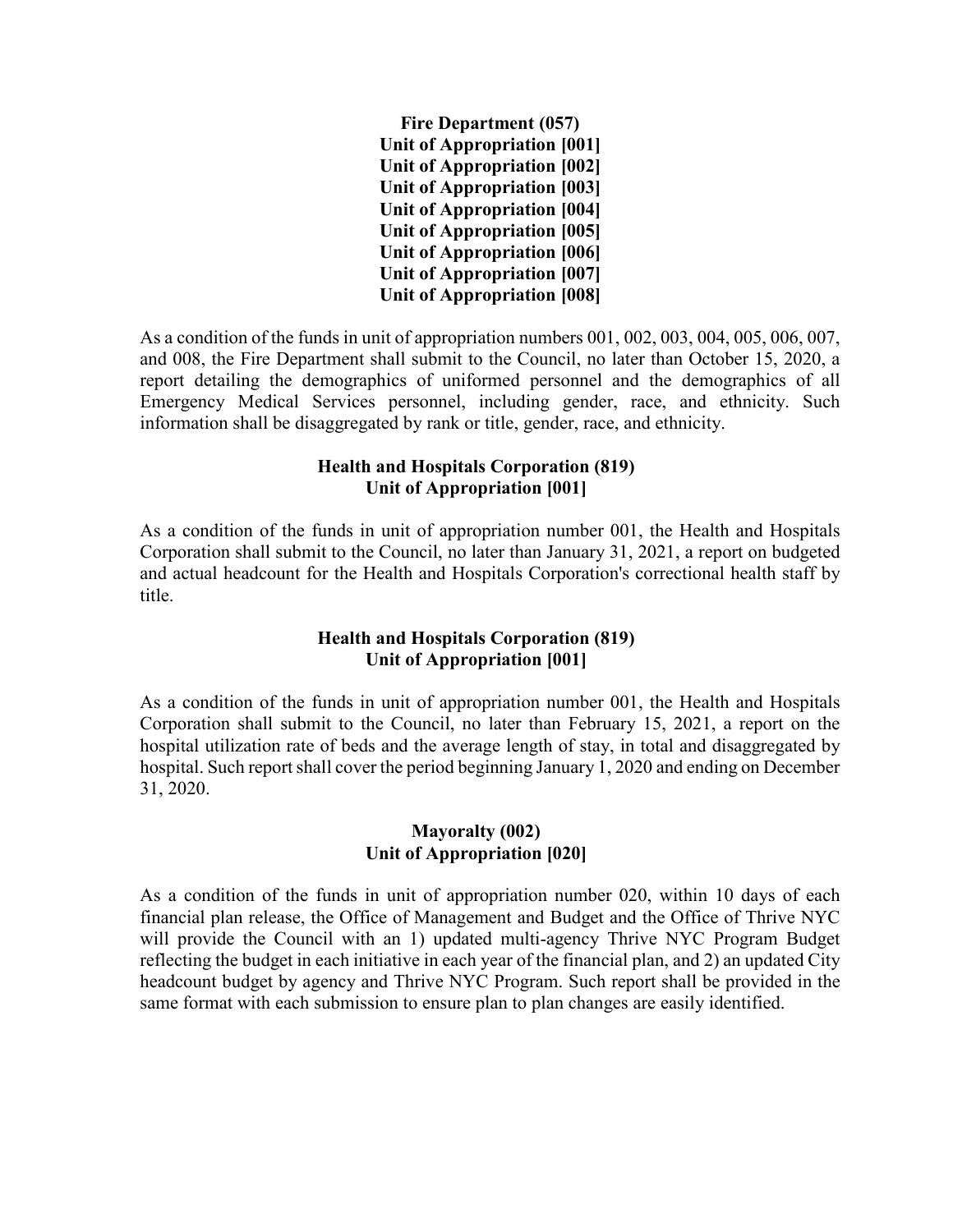## **Mayoralty (002) Unit of Appropriation [050] Unit of Appropriation [051]**

As a condition of the funds in unit of appropriation numbers 050 and 051, the Criminal Justice Coordinator shall submit to the Council semi-annual reports detailing the total budget and headcount with the total number of staff associated with the Office of Special Enforcement, disaggregated by title and agency. In addition, the reports shall include the other than personal services budget for the Office of Special Enforcement. The first report shall be submitted no later than September 15, 2020, and the second report shall be submitted no later than March 15, 2021.

## **Mayoralty (002) Unit of Appropriation [090] Unit of Appropriation [091]**

As a condition of the funds in unit of appropriation numbers 090 and 091, the Mayor's Office of Contract Services shall include in the report required by Local Law 18 of 2012 the number of bidders to each original contract.

## **New York Police Department (056) Unit of Appropriation [001] Unit of Appropriation [100]**

As a condition of the funds in unit of appropriation numbers 001 and 100, the New York Police Department ("NYPD") shall consult with the Department of Education and Department of Transportation and submit two reports regarding school crossing guard intersection locations. The first report shall be submitted no later than September 30, 2020 and shall be based on deployments as of the second week of September 2020. The second report shall be submitted no later than January 30, 2021 and shall be based on deployments as of the second week of January 2021. The reports shall include: 1) the criteria utilized to determine school crossing guard intersections and crossing guard allocations; 2) each location; 3) detail any changes to the school crossing guard training manual and patrol guide sections related to crossing guard deployment; and 4) detail, for both crossing guards and crossing guard supervisors, i) the budgeted headcount, ii) actual headcount, and iii) vacancies, disaggregated by patrol borough and precinct and provided in a machine-readable format.